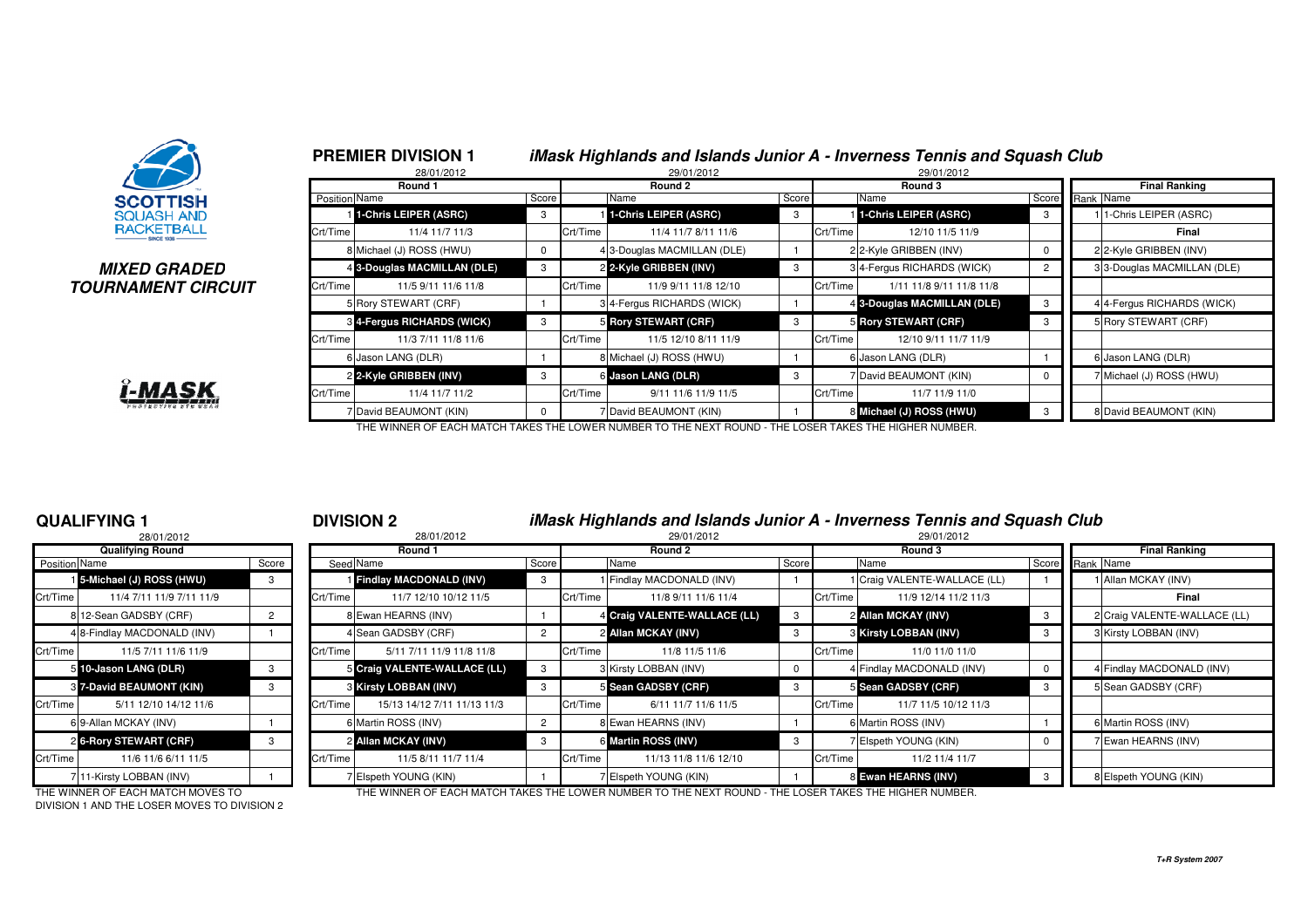### **QUALIFYING 2**

# <sup>2</sup> **DIVISION 3 iMask Highlands and Islands Junior A - Inverness Tennis and Squash Club**

|                      | 28/01/2012                      |       |          | 28/01/2012                   |                |          | 29/01/2012                      |       | 29/01/2012                           |             |                        |
|----------------------|---------------------------------|-------|----------|------------------------------|----------------|----------|---------------------------------|-------|--------------------------------------|-------------|------------------------|
|                      | <b>Qualifying Round</b>         |       |          | Round 1                      |                |          | Round 2                         |       | Round 3                              |             | <b>Final Ranking</b>   |
| <b>Position</b> Name |                                 | Score |          | Seed Name                    | Score          |          | Name                            | Score | Name                                 | Score       | Rank Name              |
|                      | 13-Ewan HEARNS (INV)            |       |          | Walk OVER ()                 |                |          | <b>I Richard HOLLINS (ASRC)</b> | 3     | 1 Richard HOLLINS (ASRC)             |             | 1 Harry ANDERSON (WC)  |
| Crt/Time             | 11/5 11/6 9/11 11/4             |       | Crt/Time | 11/0 11/0 11/0               |                | Crt/Time | 11/6 12/10 11/9                 |       | Crt/Time<br>11/4 11/6 10/12 11/6     |             | Final                  |
|                      | 8 20-Kyle BRUCE (NAI)           |       |          | 8 Richard HOLLINS (ASRC)     | 3              |          | 4 Kyle BRUCE (NAI)              |       | 2 Harry ANDERSON (WC)                | -3          | 2 Richard HOLLINS (ASR |
|                      | 4 16-Martin ROSS (INV)          | 3     |          | 4 Kyle BRUCE (NAI)           | 3              |          | 2 Harry ANDERSON (WC)           | 3     | <b>8 Claire GADSBY (CRF)</b>         | -3          | 3 Claire GADSBY (CRF)  |
| Crt/Time             | 8/11 11/9 11/4 11/7             |       | Crt/Time | 5/11 11/4 10/12 11/9 11/9    |                | Crt/Time | 11/6 9/11 11/6 11/7             |       | 11/8 11/8 5/11 7/11 11/9<br>Crt/Time |             |                        |
|                      | 5 18-Harry ANDERSON (WC)        |       |          | 5 Sean WESTWOOD (ESC)        | $\overline{2}$ |          | 3 Claire GADSBY (CRF)           |       | 4 Kyle BRUCE (NAI)                   | 2           | 4 Kyle BRUCE (NAI)     |
|                      | 8 15-Elspeth YOUNG (KIN)        |       |          | <b>8 Claire GADSBY (CRF)</b> |                |          | 5 Sean WESTWOOD (ESC)           |       | 5 Sean WESTWOOD (ESC)                | $\mathbf 0$ | 5 Sean KELLY (INV)     |
| Crt/Time             | 11/0 11/0 11/0                  | W/O   | Crt/Time | 11/6 11/7 11/8               |                | Crt/Time | 11/0 11/0 11/0                  |       | Crt/Time<br>11/9 11/8 11/8           |             |                        |
|                      | 6 17-Walk OVER ()               |       |          | 6 Oliver KIRKNESS ()         |                |          | 8 Walk OVER ()                  |       | 6 Sean KELLY (INV)                   | -3          | 6 Sean WESTWOOD (ES    |
|                      | 2 14-Craig VALENTE-WALLACE (LL) |       |          | 2 Harry ANDERSON (WC)        | 3              |          | 6 Oliver KIRKNESS ()            |       | Oliver KIRKNESS ()                   | -3          | 7 Oliver KIRKNESS ()   |
| Crt/Time             | 11/6 11/9 11/8                  |       | Crt/Time | 11/7 11/6 11/7               |                | Crt/Time | 11/7 11/8 11/8                  |       | Crt/Time<br>11/0 11/0 11/0           |             |                        |
|                      | 7 19-Claire GADSBY (CRF)        |       |          | 7 Sean KELLY (INV)           |                |          | <b>7 Sean KELLY (INV)</b>       | - 3   | 8 Walk OVER ()                       | $\mathbf 0$ | 8 Walk OVER ()         |

DIVISION 2 AND THE LOSER MOVES TO DIVISION 3



### **15-Elspeth YOUNG (KIN)** <sup>3</sup> <sup>3</sup> **Claire GADSBY (CRF)** <sup>3</sup> <sup>5</sup> **Sean WESTWOOD (ESC)** <sup>3</sup> <sup>5</sup> Sean WESTWOOD (ESC) <sup>0</sup> <sup>5</sup> Sean KELLY (INV) 0 | wo Crt/Time 11/6 11/7 11/8 | Crt/Time 11/0 11/0 11/0 11/0 | Crt/Time 11/9 11/8 11/8 6 17-Walk OVER () 0 6 Oliver KIRKNESS () 0 8 Walk OVER () 0 6**3** 6 Sean WESTWOOD (ESC) **14-Craig VALENTE-WALLACE (LL)** <sup>3</sup> <sup>2</sup> **Harry ANDERSON (WC)** <sup>3</sup> <sup>6</sup> Oliver KIRKNESS () <sup>0</sup> <sup>7</sup> **Oliver KIRKNESS ()** <sup>3</sup> <sup>7</sup> Oliver KIRKNESS () Crt/Time 11/6 11/9 11/8 Crt/Time 11/7 11/6 11/7 Crt/Time 11/7 11/8 11/8 Crt/Time 11/0 11/0 11/0 **Sean KELLY (INV)** <sup>3</sup> <sup>8</sup> Walk OVER () <sup>0</sup> <sup>8</sup> Walk OVER () THE WINNER OF EACH MATCH MOVES TO THE WINNER OF EACH MATCH TAKES THE LOWER NUMBER TO THE NEXT ROUND - THE LOSER TAKES THE HIGHER NUMBER.

## -MASK

### **QUALIFYING 3**

|                      | 28/01/2012                |       |          |
|----------------------|---------------------------|-------|----------|
|                      | <b>Qualifying Round</b>   |       |          |
| <b>Position Name</b> |                           | Score | Seed     |
|                      | 21-Richard HOLLINS (ASRC) | 3     |          |
| Crt/Time             | 11/4 11/7 11/3            |       | Crt/Time |
|                      | 8 28-Alasdair PROTT (INV) | 0     | 8        |
|                      | 4 24-Oliver KIRKNESS ()   | 3     | 4        |
| Crt/Time             | 11/9 11/7 9/11 11/9       |       | Crt/Time |
|                      | 5 26-Jordan GEDDES (INV)  |       | 5        |
|                      | 8 23-Sean KELLY (INV)     | 3     | 3        |
| Crt/Time             | 11/2 11/8 11/7            |       | Crt/Time |
|                      | 6 25-Tom WILLIAMS ()      | 0     | 6        |
|                      | 2 22-Sean WESTWOOD (ESC)  | 3     | 2        |
| Crt/Time             | 11/9 9/11 5/11 11/8 13/11 |       | Crt/Time |
|                      | 7 27-Ross HENDERSON (INV) | 2     | 7        |

 <sup>3</sup> **DIVISION 4 iMask Highlands and Islands Junior A - Inverness Tennis and Squash Club** 2 29/01/2012 29/01/2012 29/01/2012 29/01/2012 29/01/2012 29/01/2012

|                          | <sup>2</sup> 9999999              |       |          | 1000112012                        |       |          | 200010012                                                                                              |       |          | LUUUILU1L                         |    |                              |
|--------------------------|-----------------------------------|-------|----------|-----------------------------------|-------|----------|--------------------------------------------------------------------------------------------------------|-------|----------|-----------------------------------|----|------------------------------|
|                          | <b>Qualifying Round</b>           |       |          | Round 1                           |       |          | Round 2                                                                                                |       |          | Round 3                           |    | <b>Final Ranking</b>         |
| Position Name            |                                   | Score |          | Seed Name                         | Score |          | Name                                                                                                   | Score |          | Name                              |    | Score Rank Name              |
|                          | 121-Richard HOLLINS (ASRC)        |       |          | 1 Tom WILLIAMS ()                 | -3    |          | 1 Tom WILLIAMS ()                                                                                      |       |          | 1 Alasdair PROTT (INV)            |    | 1 Jordan GEDDES (INV)        |
| Crt/Time                 | 11/4 11/7 11/3                    |       | Crt/Time | 11/7 11/5 11/6                    |       | Crt/Time | 11/8 11/8 11/2                                                                                         |       | Crt/Time | 11/6 13/11 11/7                   |    | Final                        |
|                          | 8 28-Alasdair PROTT (INV)         |       |          | 8 Tino MACKAY-PALACIOS (KIN)      |       |          | 4 Alasdair PROTT (INV)                                                                                 | -3    |          | 2 Jordan GEDDES (INV)             |    | 2 Alasdair PROTT (INV)       |
|                          | 4 24-Oliver KIRKNESS ()           |       |          | 4 Alasdair PROTT (INV)            |       |          | 2 Jordan GEDDES (INV)                                                                                  | 3     |          | <b>&amp; Ross HENDERSON (INV)</b> | -3 | 3 Ross HENDERSON (INV)       |
| Crt/Time                 | 11/9 11/7 9/11 11/9               |       | Crt/Time | 11/5 11/4 11/4                    |       | Crt/Time | 11/7 16/18 13/11 9/11 11/9                                                                             |       | Crt/Time | 6/11 11/4 12/10 11/8              |    |                              |
|                          | 5 26-Jordan GEDDES (INV)          |       |          | 5 Harry MACKENZIE (INV)           |       |          | 3 Ross HENDERSON (INV)                                                                                 |       |          | 4 Tom WILLIAMS ()                 |    | 4 Tom WILLIAMS ()            |
|                          | 3 23-Sean KELLY (INV)             |       |          | <b>&amp; Ross HENDERSON (INV)</b> |       |          | 5 Harry MACKENZIE (INV)                                                                                |       |          | 5 Tino MACKAY-PALACIOS (KIN)      |    | 5 Tino MACKAY-PALACIOS (KIN) |
| Crt/Time                 | 11/2 11/8 11/7                    |       | Crt/Time | 11/4 11/5 11/0                    |       | Crt/Time | 11/8 11/9 11/6                                                                                         |       | Crt/Time | 11/6 11/5 16/14                   |    |                              |
|                          | 6 25-Tom WILLIAMS ()              |       |          | 6 Rose BUNGENER ()                |       |          | 8 Tino MACKAY-PALACIOS (KIN)                                                                           | - 3   |          | 6 Bruce MACLEAN ()                |    | 6 Bruce MACLEAN ()           |
|                          | 2 22-Sean WESTWOOD (ESC)          |       |          | 2 Jordan GEDDES (INV)             | 3     |          | 6 Rose BUNGENER ()                                                                                     |       |          | 7 Rose BUNGENER ()                |    | 7 Harry MACKENZIE (INV)      |
| Crt/Time                 | 11/9 9/11 5/11 11/8 13/11         |       | Crt/Time | 11/0 11/5 11/4                    |       | Crt/Time | 5/11 11/4 11/7 11/5                                                                                    |       | Crt/Time | 11/1 11/2 11/2                    |    |                              |
| 727-Ross HENDERSON (INV) |                                   |       |          | 7 Bruce MACLEAN ()                |       |          | <b>Bruce MACLEAN ()</b>                                                                                |       |          | 8 Harry MACKENZIE (INV)           |    | 8 Rose BUNGENER ()           |
|                          | THE WINNER OF FAQUINATOU MOVED TO |       |          |                                   |       |          | THE WINNER OF EACH MATCH TAKES THE LOWER MINIRER TO THE NEVT ROUND. THE LOGER TAKES THE HIGHER MINIRER |       |          |                                   |    |                              |

DIVISION 3 AND THE LOSER MOVES TO DIVISION 4

THE WINNER OF EACH MATCH MOVES TO THE WINNER OF EACH MATCH TAKES THE LOWER NUMBER TO THE NEXT ROUND - THE LOSER TAKES THE HIGHER NUMBER.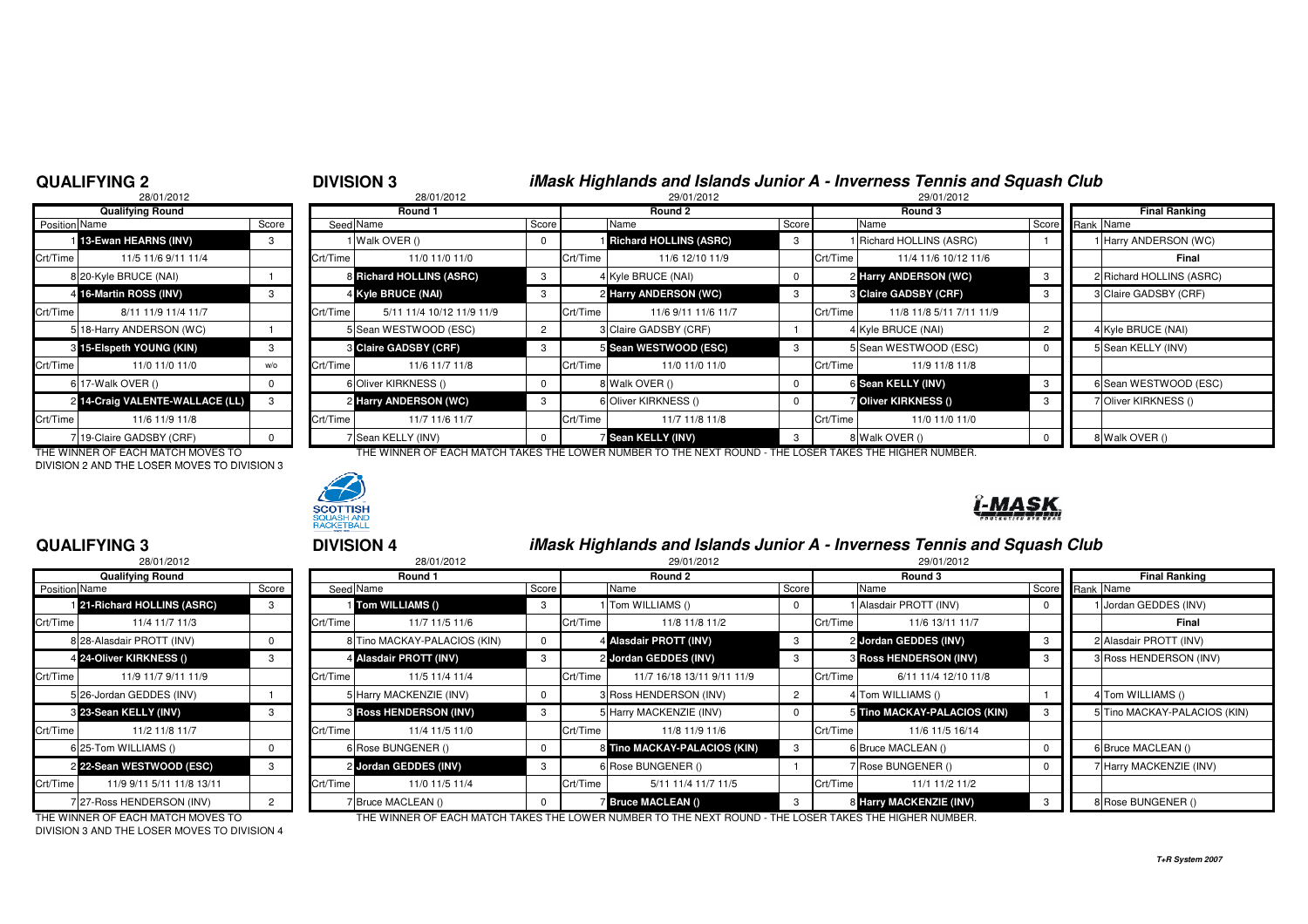### **QUALIFYING 4**

# <sup>4</sup> **DIVISION 5 iMask Highlands and Islands Junior A - Inverness Tennis and Squash Club**

**J** Jack ORR (CRF) 3 3 Mark KYNOCH (INV) 3 4 Farina RACHOR () 4 Farina RACHOR ()

6 **Mark KYNOCH (INV)** 3 8 8 Lily O'MAHONY GIBSON () 0 6 Rachel SIMPSON () 0 6 Rachel SIMPSON ()

**James RICHES (DLE)** 3 7 Ewan MACLEAN () 8 **Lily O'MAHONY GIBSON ()** 3 8 Ewan MACLEAN ()

28/01/20122 29/01/2012 29/01/2012 29/01/2012 29/01/2012 29/01/2012 29/01/2012 **Qualifying Round Round 1 Round 2 Round 3 Final Ranking Position** Name n Name Score Score Seed Name Seed Score Seed Score Score Name Score Name Score Name Score Score Rank Name Score **29-Tino MACKAY-PALACIOS (KIN)** <sup>3</sup> <sup>1</sup> **Farina RACHOR ()** <sup>3</sup> <sup>1</sup> Farina RACHOR () <sup>0</sup> <sup>1</sup> **Jack ORR (CRF)** <sup>3</sup> <sup>1</sup> Jack ORR (CRF) Crt/Time | 11/2 11/3 11/5 | Crt/Time | 5/11 11/6 11/6 11/7 | Crt/Time | 11/0 11/0 11/0 | Crt/Time | 11/3 11/3 11/3 8 36-Craig MACLEAN () 0 8 Lily O'MAHONY GIBSON () <sup>1</sup> <sup>4</sup>4 32-Rose BUNGENER () 4 32-Rose BUNGENER () 3 4 Craig MACLEAN () 2 James RICHES (DLE) 3 James RICHES (DLE) 3 3 James RICHES (DLE) Crt/Time 11/0 11/0 11/00 | wo Crt/Time 11/7 11/7 11/4 | Crt/Time 11/7 11/5 11/2 | Crt/Time 11/0 11/0 5 34-Ewan MACLEAN () 0 53 31-Bruce MACLEAN () **31-Bruce MACLEAN ()** <sup>3</sup> <sup>3</sup> Rachel SIMPSON () <sup>0</sup> <sup>5</sup> **Craig MACLEAN ()** <sup>3</sup> <sup>5</sup> **Craig MACLEAN ()** <sup>3</sup> <sup>5</sup> Craig MACLEAN () Crt/Time 13/11 11/2 11/7 | | Crt/Time | 11/3 11/1 11/4 | Crt/Time | 11/6 11/8 11/0 11/0 11/0 6 33-Farina RACHOR () 0 6 Mark KYNOCH (INV) 2 30-Harry MACKENZIE (INV) **30-Harry MACKENZIE (INV)** <sup>3</sup> <sup>2</sup> Ewan MACLEAN () <sup>0</sup> <sup>6</sup> **Rachel SIMPSON ()** <sup>3</sup> <sup>7</sup> Ewan MACLEAN () <sup>0</sup> <sup>7</sup> Lily O'MAHONY GIBSON () Crt/Time | 11/1 11/1 11/1 | Crt/Time | 11/0 11/0 11/0 | Crt/Time | 11/0 11/0 11/0 | Crt/Time | 11/0 11/0 11/0 7 35-Rachel SIMPSON () 0 7 James RICHES (DLE)

THE WINNER OF EACH MATCH MOVES TO THE WINNER OF EACH MATCH TAKES THE LOWER NUMBER TO THE NEXT ROUND - THE LOSER TAKES THE HIGHER NUMBER.DIVISION 4 AND THE LOSER MOVES TO DIVISION 5



## -MASK

**Jack ORR (STAGE)** 3 2 Mark KYNOCH (INV) **1** 2 Mark KYNOCH (INV)

**Contract Service Contract Service Contract Service Contract Service Contract Service Contract Service Contract** 

### **QUALIFYING 5**

|               | 28/01/2012                  |                |          |
|---------------|-----------------------------|----------------|----------|
|               | <b>Qualifying Round</b>     |                |          |
| Position Name |                             | Score          | Seed     |
|               | 137-Lily O'MAHONY GIBSON () | 3              |          |
| Crt/Time      | 11/0 11/0 11/0              | $w$ / $\Omega$ | Crt/Time |
|               | 8 44-Kieran ROSS (WICK)     | <sup>0</sup>   | 8        |
|               | 4 40-Mark KYNOCH (INV)      | 3              | 4        |
| Crt/Time      | 11/7 11/2 14/12             |                | Crt/Time |
|               | 5 42-Matt WHITLEY ()        | 0              | 5        |
|               | 339-Magnus GREEN ()         | 0              | 3        |
| Crt/Time      | 11/0 11/0 11/0              | $w$ / $\Omega$ | Crt/Time |
|               | 6 41-James RICHES (DLE)     | 3              | 6        |
|               | 2 38-Jack ORR (CRF)         | 3              | 2        |
| Crt/Time      | 11/6 11/9 11/7              |                | Crt/Time |
|               | 743-Omar KHALIL ()          | n              |          |

|               | 28/01/2012                        |       |          | 28/01/2012                    | 29/01/2012 |          |                                                                                                            |       | 29/01/2012 |                               |       |                               |
|---------------|-----------------------------------|-------|----------|-------------------------------|------------|----------|------------------------------------------------------------------------------------------------------------|-------|------------|-------------------------------|-------|-------------------------------|
|               | <b>Qualifying Round</b>           |       |          | Round 1                       |            |          | Round 2                                                                                                    |       |            | Round 3                       |       | <b>Final Ranking</b>          |
| Position Name |                                   | Score |          | Seed Name                     | Score      |          | Name                                                                                                       | Score |            | Name                          | Score | Rank Name                     |
|               | 1 37-Lily O'MAHONY GIBSON ()      | 3     |          | Magnus GREEN ()               |            |          | <b>Fraser STEVEN ()</b>                                                                                    |       |            | Maddie ORR (CRF)              |       | Matt WHITLEY ()               |
| Crt/Time      | 11/0 11/0 11/0                    | w/o   | Crt/Time | 11/0 11/0 11/0                |            | Crt/Time | 11/2 11/4 11/13 11/9                                                                                       |       | Crt/Time   | 11/7 12/10 11/7               |       | Final                         |
|               | 8 44-Kieran ROSS (WICK)           |       |          | 8 Fraser STEVEN ()            |            |          | 4 Maddie ORR (CRF)                                                                                         | -3    |            | 2 Matt WHITLEY ()             | -3    | 2 Maddie ORR (CRF)            |
|               | 4 40-Mark KYNOCH (INV)            | 3     |          | 4 Kieran ROSS (WICK)          |            |          | 2 Matt WHITLEY ()                                                                                          | -3    |            | 3 Omar KHALIL ()              |       | 3 Fraser STEVEN ()            |
| Crt/Time      | 11/7 11/2 14/12                   |       | Crt/Time | 11/0 11/0 11/0                |            | Crt/Time | 11/7 11/4 14/12                                                                                            |       | Crt/Time   | 11/5 5/11 5/11 11/6 11/7      |       |                               |
|               | 542-Matt WHITLEY ()               |       |          | 5 Maddie ORR (CRF)            |            |          | 3 Omar KHALIL ()                                                                                           |       |            | 4 Fraser STEVEN ()            | - 3   | 4 Omar KHALIL ()              |
|               | 339-Magnus GREEN ()               |       |          | 8 Omar KHALIL ()              |            |          | 5 Kieran ROSS (WICK)                                                                                       |       |            | 5 Magnus GREEN ()             |       | 5 Katie GREGSON-MACLEOD (INV) |
| Crt/Time      | 11/0 11/0 11/0                    | W/O   | Crt/Time | 11/9 9/11 13/11 11/7          |            | Crt/Time | 11/0 11/0 11/0                                                                                             |       | Crt/Time   | 11/0 11/0 11/0                |       |                               |
|               | 6 41-James RICHES (DLE)           | 3     |          | 6 Katie GREGSON-MACLEOD (INV) |            |          | 8 Magnus GREEN ()                                                                                          | -3    |            | 6 Katie GREGSON-MACLEOD (INV) |       | 6 Magnus GREEN ()             |
|               | 2 38-Jack ORR (CRF)               | 3     |          | 2 Matt WHITLEY ()             |            |          | 6 Katie GREGSON-MACLEOD (INV)                                                                              | 3     |            | 7 Raisa GARG ()               |       | 7 Raisa GARG ()               |
| Crt/Time      | 11/6 11/9 11/7                    |       | Crt/Time | 11/8 8/11 12/10 11/8          |            | Crt/Time | 11/6 7/11 11/8 11/6                                                                                        |       | Crt/Time   | 11/0 11/0 11/0                |       |                               |
|               | 743-Omar KHALIL ()                |       |          | Raisa GARG ()                 |            |          | Raisa GARG ()                                                                                              |       |            | 8 Kieran ROSS (WICK)          |       | 8 Kieran ROSS (WICK)          |
|               | THE WINNER OF EACH MATCH MOVES TO |       |          |                               |            |          | THE WINNER OF EACH MATCH TAKES THE LOWER NI IMPERITO THE NEVT ROLIND. THE LOSER TAKES THE HIGHER NI IMPERI |       |            |                               |       |                               |

DIVISION 5 AND THE LOSER MOVES TO DIVISION 6

THE WINNER OF EACH MATCH MOVES TO THE THE WINNER OF EACH MATCH TAKES THE LOWER NUMBER TO THE NEXT ROUND - THE LOSER TAKES THE HIGHER NUMBER.